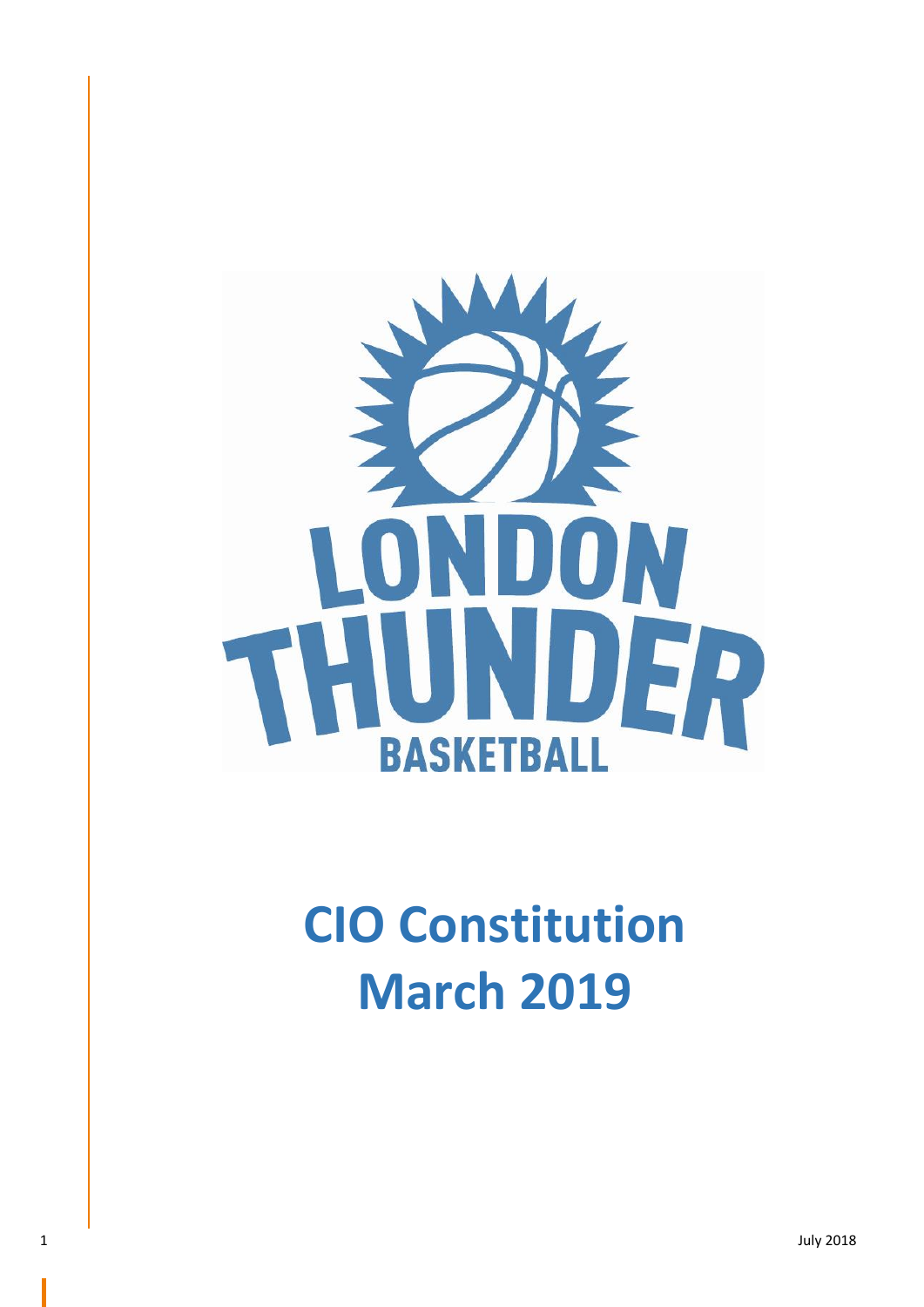# **Constitution of a Charitable Incorporated Organisation whose only voting members are its charity trustees**

#### **('Foundation' model constitution)**

Date of constitution (last amended):

# March 2019

# 1. **Name**

The name of the Charitable Incorporated Organisation ("the CIO") is

# London Thunder Basketball

# 2. **National location of principal office**

The CIO must have a principal office in England or Wales. The principal office of the CIO is in England.

# 3. **Object(s)**

The objects of the CIO are

To promote community participation in healthy recreation by the provision of facilities for playing basketball; and To advance the education of children and young people in particular by the provision of a study club and work experience.

Nothing in this constitution shall authorise an application of the property of the CIO for the purposes which are not charitable in accordance with [section 7 of the Charities and Trustee Investment (Scotland) Act 2005] and [section 2 of the Charities Act (Northern Ireland) 2008]

#### 4. **Powers**

The CIO has power to do anything which is calculated to further its objects or is conducive or incidental to doing so. In particular, the CIO has power to:

- (1) borrow money and to charge the whole or any part of its property as security for the repayment of the money borrowed. The CIO must comply as appropriate with sections 124 and 125 of the Charities Act 2011, if it wishes to mortgage land;
- (2) buy, take on lease or in exchange, hire or otherwise acquire any property and to maintain and equip it for use;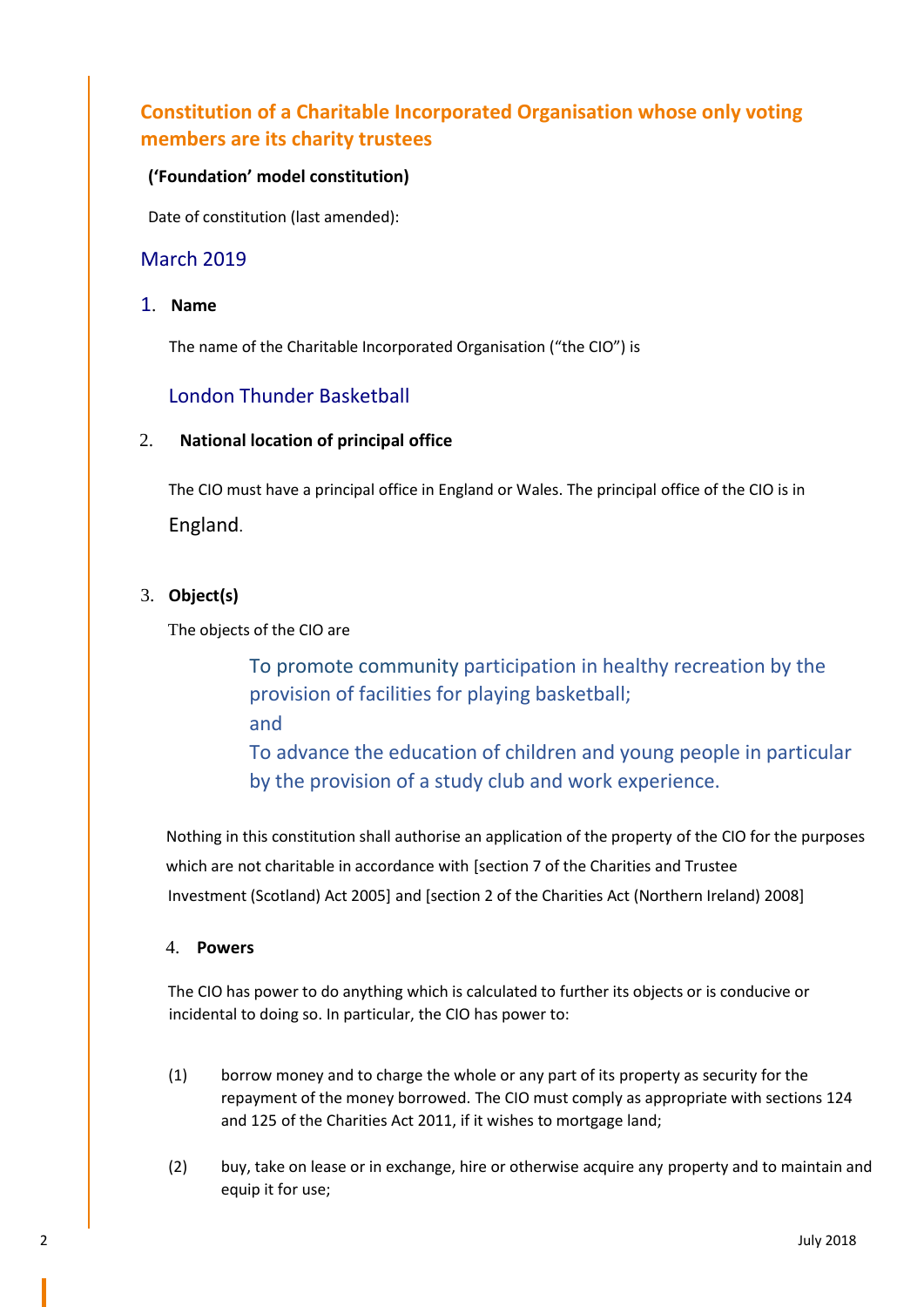- (3) sell, lease or otherwise dispose of all or any part of the property belonging to the CIO. In exercising this power, the CIO must comply as appropriate with sections 117 and 119-123 of the Charities Act 2011;
- (4) employ and remunerate such staff as are necessary for carrying out the work of the CIO. The CIO may employ or remunerate a charity trustee only to the extent that it is permitted to do so by clause 6 (Benefits and payments to charity trustees and connected persons) and provided it complies with the conditions of that clause;
- (5) deposit or invest funds, employ a professional fund-manager, and arrange for the investments or other property of the CIO to be held in the name of a nominee, in the same manner and subject to the same conditions as the trustees of a trust are permitted to do by the Trustee Act 2000.

# 5. **Application of income and property**

- (1) The income and property of the CIO must be applied solely towards the promotion of the objects.
	- (a) A charity trustee is entitled to be reimbursed from the property of the CIO or may pay out of such property reasonable expenses properly incurred by him or her when acting on behalf of the CIO.
	- (b) A charity trustee may benefit from trustee indemnity insurance cover purchased at the CIO's expense in accordance with, and subject to the conditions in, section 189 of the Charities Act 2011.
- (2) None of the income or property of the CIO may be paid or transferred directly or indirectly by way of dividend, bonus or otherwise by way of profit to any member of the CIO.
- (3) Nothing in this clause shall prevent a charity trustee or connected person receiving any benefit or payment which is authorised by Clause 6.

#### 6. **Benefits and payments to charity trustees and connected persons**

#### (1) **General provisions**

No charity trustee or connected person may:

- (a) buy or receive any goods or services from the CIO on terms preferential to those applicable to members of the public;
- (b) sell goods, services, or any interest in land to the CIO;
- (c) be employed by, or receive any remuneration from, the CIO;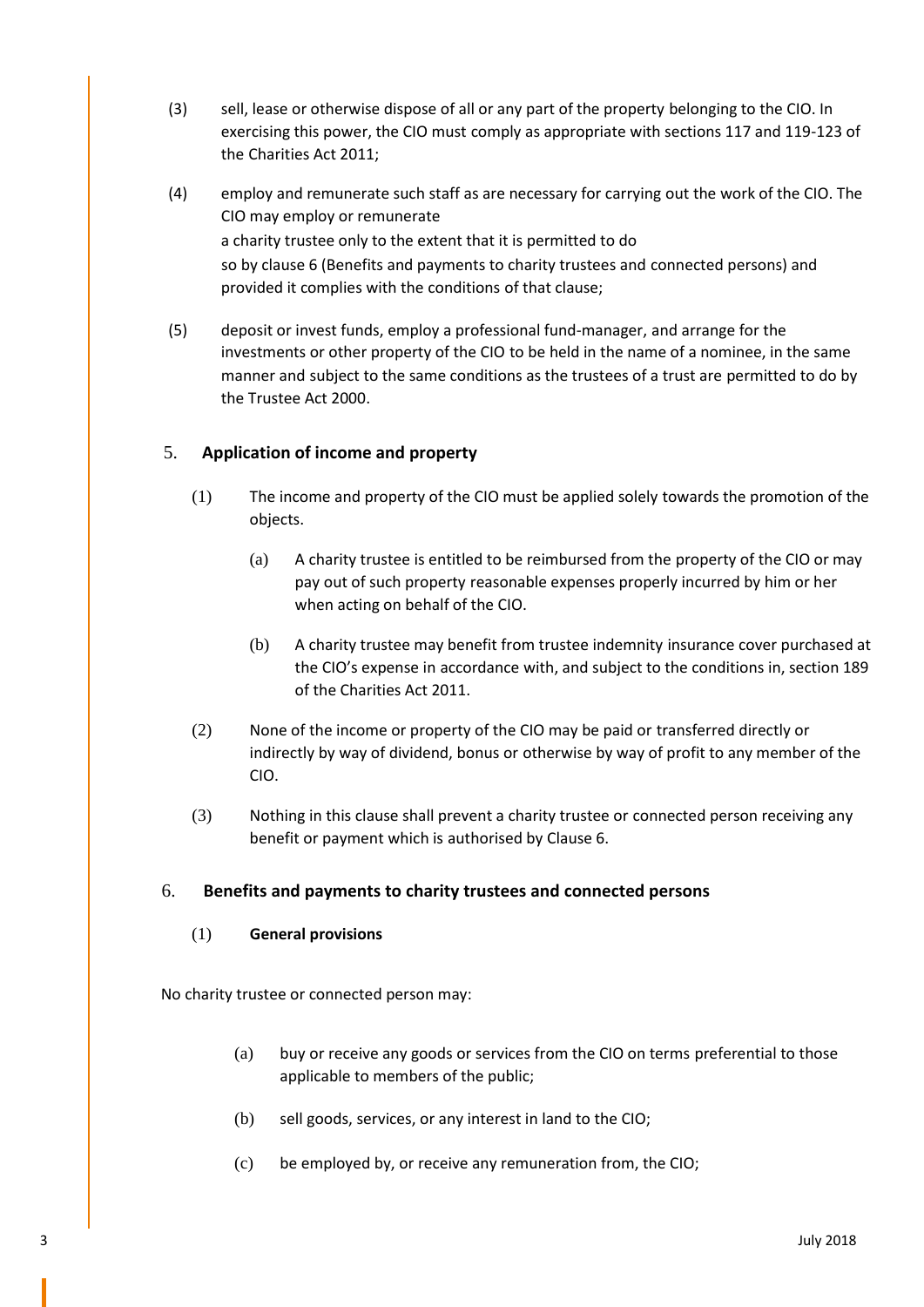(d) receive any other financial benefit from the CIO;

unless the payment or benefit is permitted by sub-clause (2) of this clause or authorised by the court or the prior written consent of the Charity Commission ("the Commission") has been obtained. In this clause, a "financial benefit" means a benefit, direct or indirect, which is either money or has a monetary value.

#### (2) **Scope and powers permitting trustees' or connected persons' benefits**

- (a) A charity trustee or connected person may receive a benefit from the CIO as a beneficiary of the CIO provided that it is available generally to the beneficiaries of the CIO.
- (b) A charity trustee or connected person may enter into a contract for the supply of services, or of goods that are supplied in connection with the provision of services, to the CIO where that is permitted in accordance with, and subject to the conditions in, sections 185 to 188 of the Charities Act 2011.
- (c) Subject to sub-clause (3) of this clause a charity trustee or connected person may provide the CIO with goods that are not supplied in connection with services provided to the CIO by the charity trustee or connected person.
- (d) A charity trustee or connected person may receive interest on money lent to the CIO at a reasonable and proper rate which must be not more than the Bank of England bank rate (also known as the base rate).
- (e) A charity trustee or connected person may receive rent for premises let by the trustee or connected person to the CIO. The amount of the rent and the other terms of the lease must be reasonable and proper. The charity trustee concerned must withdraw from any meeting at which such a proposal or the rent or other terms of the lease are under discussion.
- (f) A charity trustee or connected person may take part in the normal trading and fundraising activities of the CIO on the same terms as members of the public.

#### (3) **Payment for supply of goods only – controls**

The CIO and its charity trustees may only rely upon the authority provided by sub-clause (2)(c) of this clause if each of the following conditions is satisfied:

(a) The amount or maximum amount of the payment for the goods is set out in a written agreement between the CIO and the charity trustee or connected person supplying the goods ("the supplier").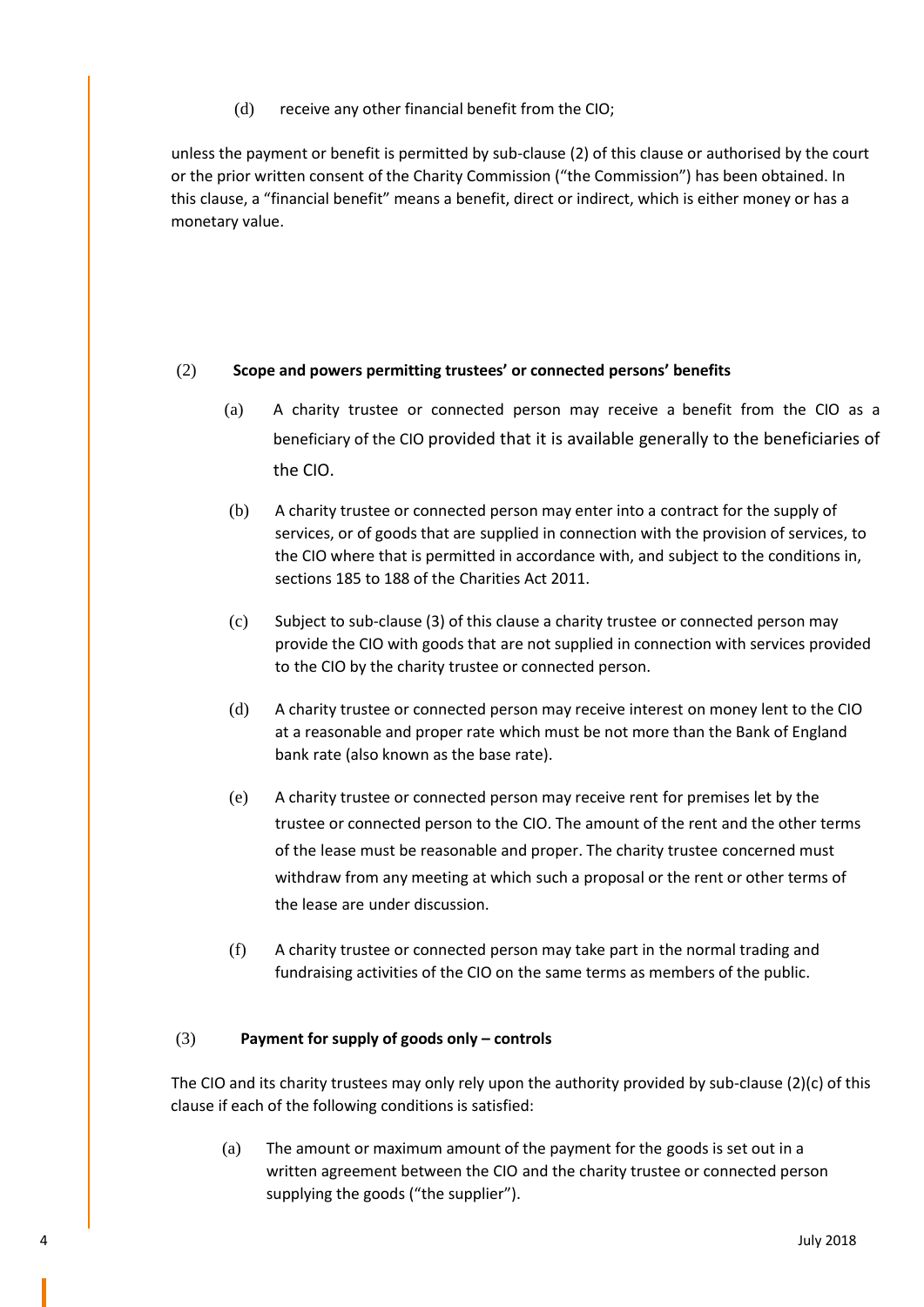- (b) The amount or maximum amount of the payment for the goods does not exceed what is reasonable in the circumstances for the supply of the goods in question.
- (c) The other charity trustees are satisfied that it is in the best interests of the CIO to contract with the supplier rather than with someone who is not a charity trustee or connected person. In reaching that decision the charity trustees must balance the advantage of contracting with a charity trustee or connected person against the disadvantages of doing so.
- (d) The supplier is absent from the part of any meeting at which there is discussion of the proposal to enter into a contract or arrangement with him or her or it with regard to the supply of goods to the CIO.
- (e) The supplier does not vote on any such matter and is not to be counted when calculating whether a quorum of charity trustees is present at the meeting.
- (f) The reason for their decision is recorded by the charity trustees in the minute book.
- (g) A majority of the charity trustees then in office are not in receipt of remuneration or payments authorised by clause 6.
- (4) In sub-clauses (2) and (3) of this clause:
	- (a) "the CIO" includes any company in which the CIO:
		- (i) holds more than 50% of the shares; or
		- (ii) controls more than 50% of the voting rights attached to the shares; or
		- (iii) has the right to appoint one or more directors to the board of the company;
	- (b) "connected person" includes any person within the definition set out in clause [30] (Interpretation);

#### 7. **Conflicts of interest and conflicts of loyalty**

A charity trustee must:

- (1) declare the nature and extent of any interest, direct or indirect, which he or she has in a proposed transaction or arrangement with the CIO or in any transaction or arrangement entered into by the CIO which has not previously been declared; and
- (2) absent himself or herself from any discussions of the charity trustees in which it is possible that a conflict of interest will arise between his or her duty to act solely in the interests of the CIO and any personal interest (including but not limited to any financial interest).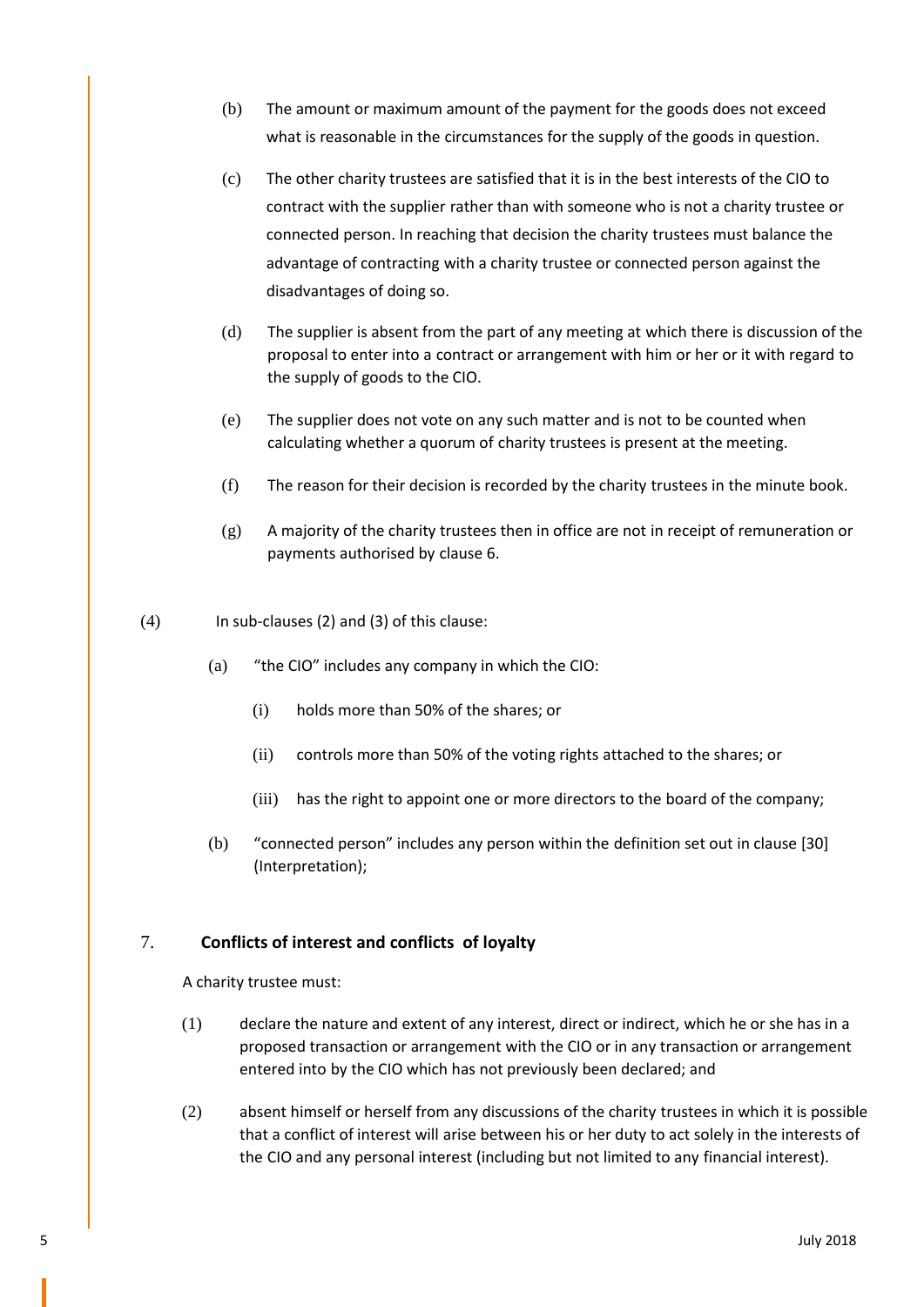Any charity trustee absenting himself or herself from any discussions in accordance with this clause must not vote or be counted as part of the quorum in any decision of the charity trustees on the matter.

#### 8. **Liability of members to contribute to the assets of the CIO if it is wound up**

If the CIO is wound up, the members of the CIO have no liability to contribute to its assets and no personal responsibility for settling its debts and liabilities.

# 9. **Charity trustees**

#### (1) **Functions and duties of charity trustees**

The charity trustees shall manage the affairs of the CIO and may for that purpose exercise all the powers of the CIO. It is the duty of each charity trustee:

- (a) to exercise his or her powers and to perform his or her functions in his or her capacity as a trustee of the CIO in the way he or she decides in good faith would be most likely to further the purposes of the CIO; and
- (b) to exercise, in the performance of those functions, such care and skill as is reasonable in the circumstances having regard in particular to:
	- (i) any special knowledge or experience that he or she has or holds himself or herself out as having; and,
- (ii) if he or she acts as a charity trustee of the CIO

in the course of a business or profession, to any special knowledge or experience that it is reasonable to expect of a person acting in the course of that kind of business or profession.

#### (2) **Eligibility for trusteeship**

- (a) Every charity trustee must be a natural person.
- (b) No individual may be appointed as a charity trustee of the CIO:
	- if he or she is under the age of 16 years; or
	- if he or she would automatically cease to hold office under the provisions of clause [12(1)(e)].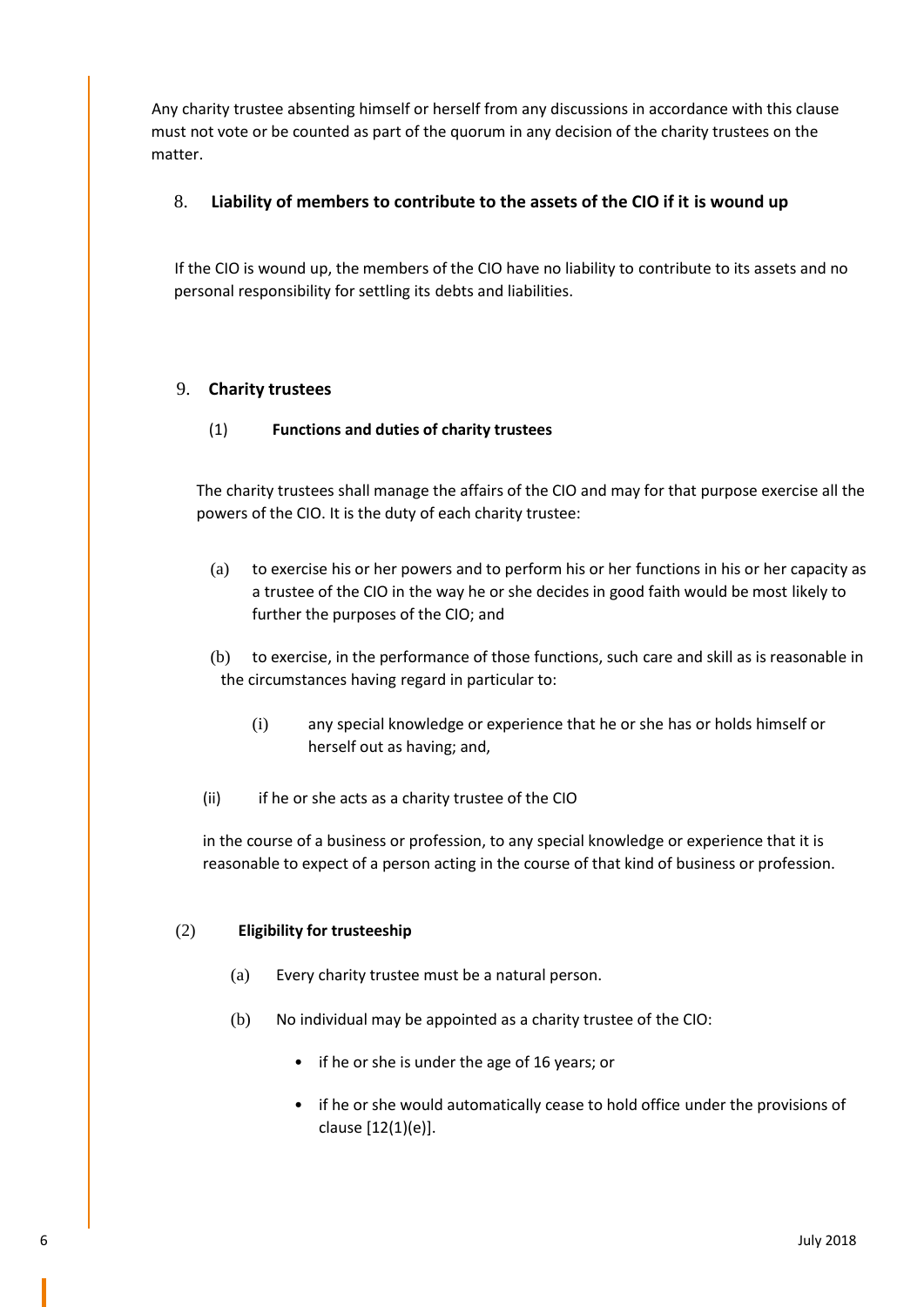- (c) No one is entitled to act as a charity trustee whether on appointment or on any reappointment until he or she has expressly acknowledged, in whatever way the charity trustees decide, his or her acceptance of the office of charity trustee
- [(d) At least one of the trustees of the CIO must be 18 years of age or over. If there is no trustee aged at least 18 years, the remaining trustees may only act to call a meeting of the charity trustees, or appoint a new charity trustee.]

#### (3) **Number of charity trustees**

(a) There should be:

Not less than **three** nor more than **eleven** appointed trustees;

- (b) There must be at least three charity trustees. If the number falls below this minimum, the remaining trustee or trustees may act only to call a meeting of the charity trustees, or appoint a new charity trustee.
- (c) The maximum number of charity trustees that can be appointed is as provided in subclause (a) of this clause. No trustee appointment may be made in excess of these provisions.

#### (d) **First charity trustees**

The first charity trustees are as follows, and are appointed for the following terms –

| Steven Bucknall;                | Ann Pittman; | Nikki Sealy | for 4 years |
|---------------------------------|--------------|-------------|-------------|
| Keith D'wan;                    | Peter Lang;  |             | for 3 years |
| Adelaine Nietzold; Peter Bishai |              |             | for 2 years |

#### 10. **Appointment of charity trustees**

- (1) Apart from the first charity trustees, every trustee must be appointed for a term of [three] years by a resolution passed at a properly convened meeting of the charity trustees.
- (2) In selecting individuals for appointment as charity trustees, the charity trustees must have regard to the skills, knowledge and experience needed for the effective administration of the CIO.

#### 11. **Information for new charity trustees**

The charity trustees will make available to each new charity trustee, on or before his or her first appointment: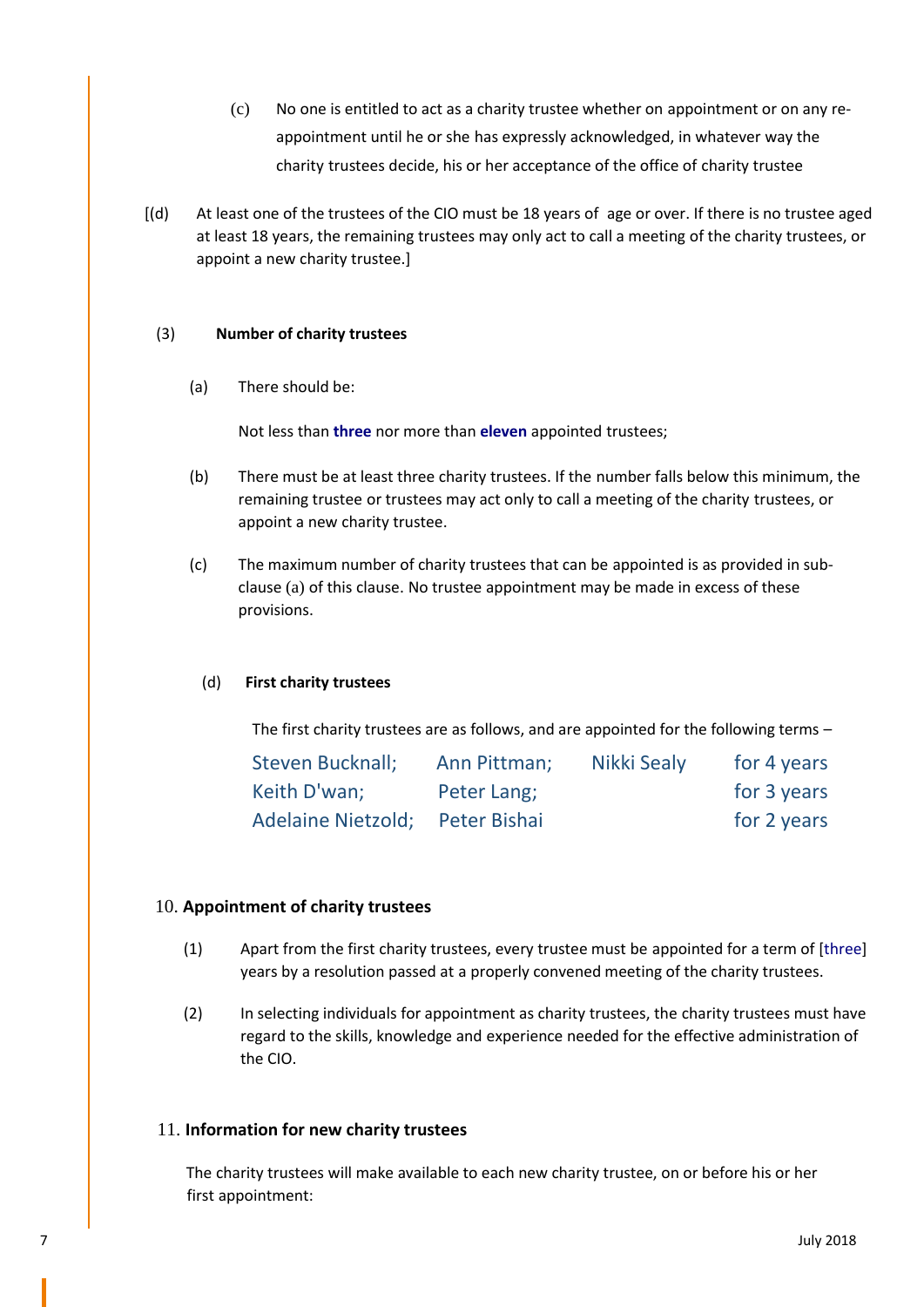- (a) a copy of the current version of this constitution; and
- (b) a copy of the CIO's latest Trustees' Annual Report and statement of accounts.

#### 12. **Retirement and removal of charity trustees**

- (a) A charity trustee ceases to hold office if he or she:
	- (a) retires by notifying the CIO in writing (but only if enough charity trustees will remain in office when the notice of resignation takes effect to form a quorum for meetings);
	- (b) is absent without the permission of the charity trustees from all their meetings held within a period of six months and the trustees resolve that his or her office be vacated;
	- (c) dies;
	- (d) in the written opinion, given to the company, of a registered medical practitioner treating that person, has become physically or mentally incapable of acting as a director and may remain so for more than three months;
	- (e) is disqualified from acting as a charity trustee by virtue of sections 178-180 of the Charities Act 2011 (or any statutory re-enactment or modification of that provision).
- (b) Any person retiring as a charity trustee is eligible for reappointment.

#### 13. **Taking of decisions by charity trustees**

Any decision may be taken either:

- at a meeting of the charity trustees; or
- by resolution in writing or electronic form agreed by all of the charity trustees, which may comprise either a single document or several documents containing the text of the resolution in like form to each of which one or more charity trustees has signified their agreement.

#### 14. **Delegation by charity trustees**

(1) The charity trustees may delegate any of their powers or functions to a committee or committees, and, if they do, they shall determine the terms and conditions on which the delegation is made. The charity trustees may at any time alter those terms and conditions, or revoke the delegation.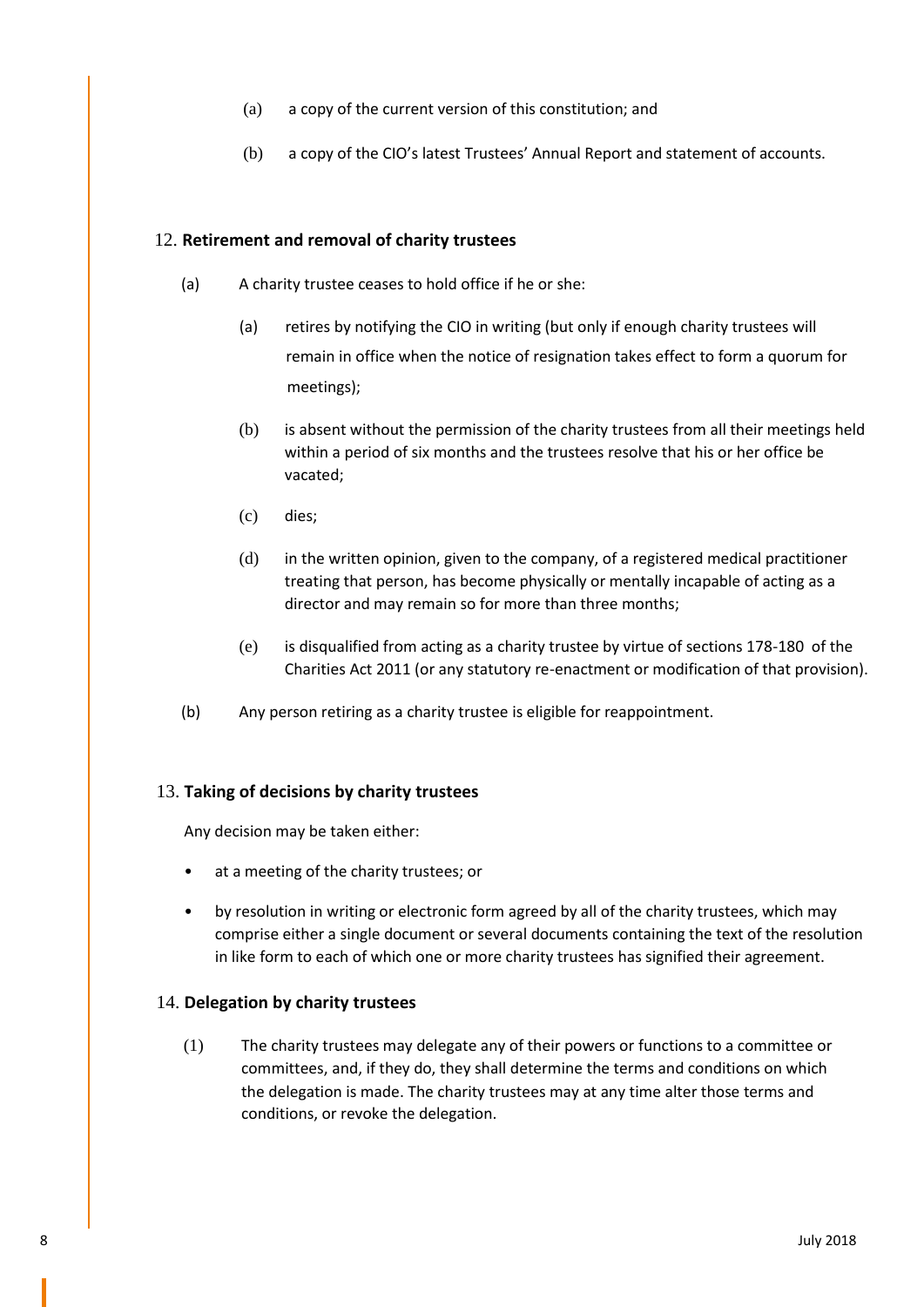- (2) This power is in addition to the power of delegation in the General Regulations and any other power of delegation available to the charity trustees, but is subject to the following requirements:
- (a) a committee may consist of two or more persons, but at least one member of each committee must be a charity trustee;
- (b) the acts and proceedings of any committee must be brought to the attention of the charity trustees as a whole as soon as is reasonably practicable; and
- (c) the charity trustees shall from time to time review the arrangements which they have made for the delegation of their powers.

#### 15. **Meetings of charity trustees**

#### (1) **Calling meetings**

- (a) Any charity trustee may call a meeting of the charity trustees.
- (b) Subject to that, the charity trustees shall decide how their meetings are to be called, and what notice is required.

#### (2) **Chairing of meetings**

The charity trustees may appoint one of their number to chair their meetings and may at any time revoke such appointment. If no-one has been so appointed, or if the person appointed is unwilling to preside or is not present within 10 minutes after the time of the meeting, the charity trustees present may appoint one of their number to chair that meeting.

#### (3) **Procedure at meetings**

- (a) No decision shall be taken at a meeting unless a quorum is present at the time when the decision is taken. The quorum is three charity trustees, or the number nearest to one third of the total number of charity trustees, whichever is greater, or such larger number as the charity trustees may decide from time to time. A charity trustee shall not be counted in the quorum present when any decision is made about a matter upon which he or she is not entitled to vote.
- (b) Questions arising at a meeting shall be decided by a majority of those eligible to vote.
- [(c) In the case of an equality of votes, the person who chairs the meeting shall have a second or casting vote.]

#### (4) **Participation in meetings by electronic means**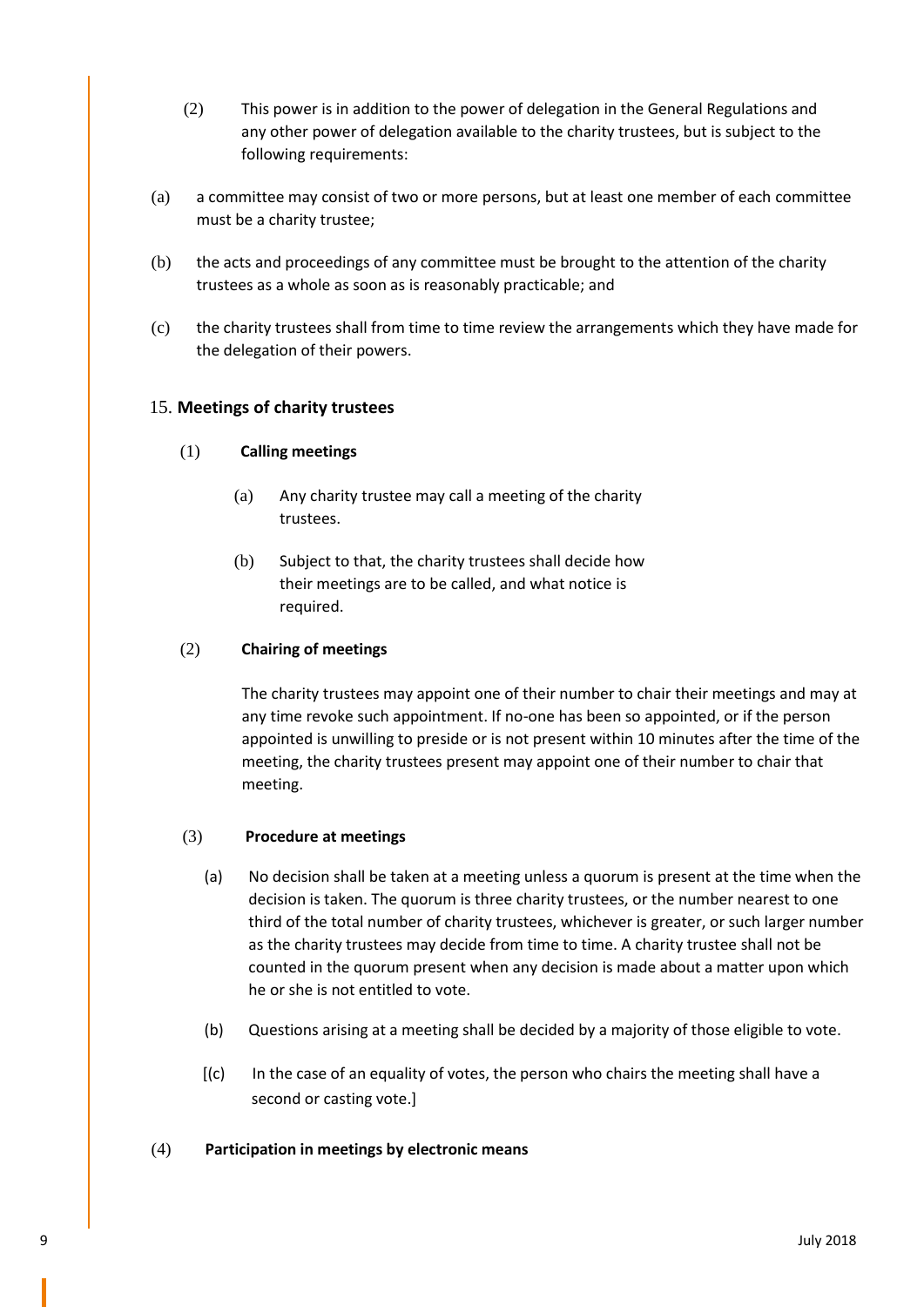- (a) A meeting may be held by suitable electronic means agreed by the charity trustees in which each participant may communicate with all the other participants.
	- (b) Any charity trustee participating at a meeting by suitable electronic means agreed by the charity trustees in which a participant or participants may communicate with all the other participants shall qualify as being present at the meeting.
	- (c) Meetings held by electronic means must comply with rules for meetings, including chairing and the taking of minutes.

#### 16. **Membership of the CIO**

- (1) The members of the CIO shall be its charity trustees for the time being. The only persons eligible to be members of the CIO are its charity trustees. Membership of the CIO cannot be transferred to anyone else.
- (2) Any member and charity trustee who ceases to be a charity trustee automatically ceases to be a member of the CIO.

#### **17. Informal or associate (non-voting) membership**

- (1) The charity trustees may create associate or other classes of non-voting membership, and may determine the rights and obligations of any such members (including payment of membership fees), and the conditions for admission to, and termination of membership of any such class of members.
- (2) Other references in this constitution to "members" and "membership" do not apply to nonvoting members, and non-voting members do not qualify as members for any purpose under the Charities Acts, General Regulations or Dissolution Regulations.]

#### 18. **Decisions which must be made by the members of the CIO**

- (1) Any decision to:
	- (a) amend the constitution of the CIO;
	- (b) amalgamate the CIO with, or transfer its undertaking to, one or more other CIOs, in accordance with the Charities Act 2011; or
	- (c) wind up or dissolve the CIO (including transferring its business to any other charity) must be made by a resolution of the members of the CIO (rather than a resolution of the charity trustees).
- (2) Decisions of the members may be made either:
	- (a) by resolution at a general meeting; or
	- (b) by resolution in writing, in accordance with sub-clause (4) of this clause.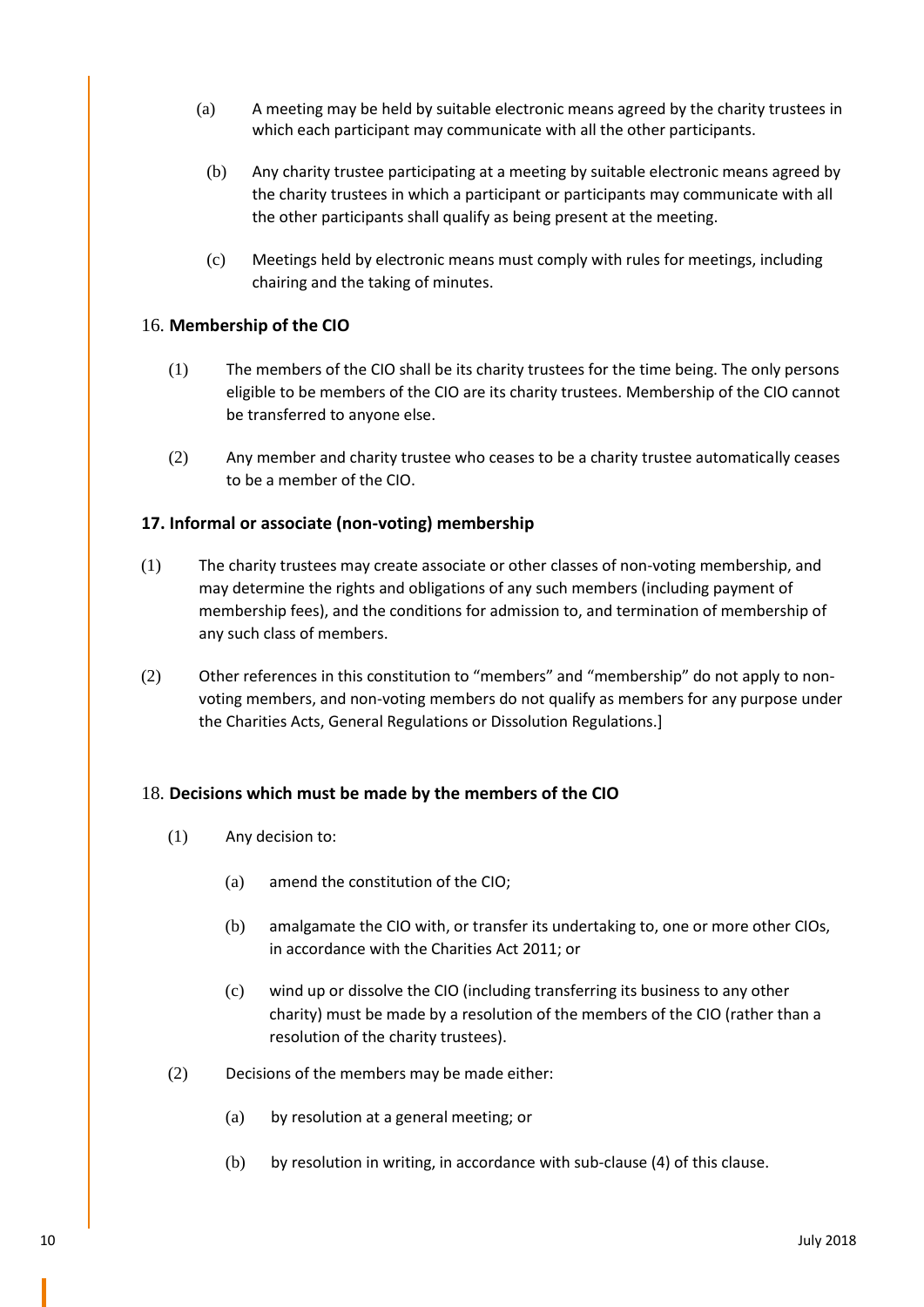- (3) Any decision specified in sub-clause (1) of this clause must be made in accordance with the provisions of clause [28] (amendment of constitution), clause [29] (Voluntary winding up or dissolution), or the provisions of the Charities Act 2011, the General Regulations or the Dissolution Regulations as applicable. Those provisions require the resolution to be agreed by a 75%majority of those members voting at a general meeting, or agreed by all members in writing.
- (4) Except where a resolution in writing must be agreed by all the members, such a resolution may be agreed by a simple majority of all the members who are entitled to vote on it. Such a resolution shall be effective provided that:
	- (a) a copy of the proposed resolution has been sent to all the members eligible to vote; and
	- (b) the required majority of members has signified its agreement to the resolution in a document or documents which are received at the principal office within the period of 28 days beginning with the circulation date. The document signifying a member's agreement must be authenticated by their signature, by a statement of their identity accompanying the document, or in such other manner as the CIO has specified.

The resolution in writing may comprise several copies to which one or more members has signified their agreement. Eligibility to vote on the resolution is limited to members who are members of the CIO on the date when the proposal is first circulated.

# 19. **General meetings of members**

#### (1) **Calling of general meetings of members**

The charity trustees may designate any of their meetings as a general meeting of the members of the CIO. The purpose of such a meeting is to discharge any business which must by law be discharged by a resolution of the members of the CIO as specified in clause [18] (Decisions which must be made by the members of the CIO).

#### (2) **Notice of general meetings of members**

- (a) The minimum period of notice required to hold a general meeting of the members of the CIO is [14] days.
- (b) Except where a specified period of notice is strictly required by another clause in this constitution, by the Charities Act 2011 or by the General Regulations, a general meeting may be called by shorter notice if it is so agreed by a majority of the members of the CIO.
- (c) Proof that an envelope containing a notice was properly addressed, prepaid and posted; or that an electronic form of notice was properly addressed and sent, shall be conclusive evidence that the notice was given. Notice shall be deemed to be given 48 hours after it was posted or sent.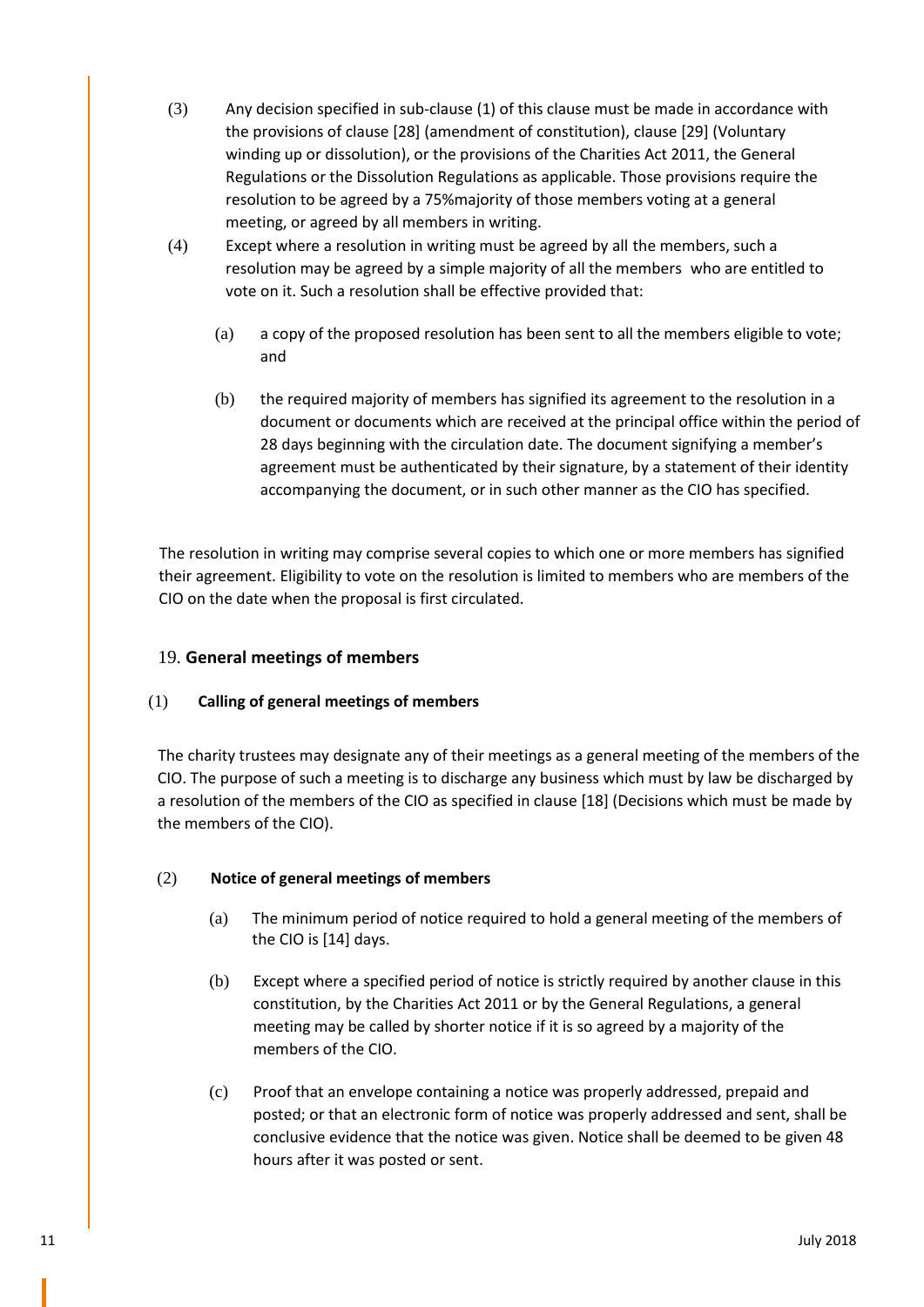#### (3) **Procedure at general meetings of members**

The provisions in clause 15 (2)-(4) governing the chairing of meetings, procedure at meetings and participation in meetings by electronic means apply to any general meeting of the members, with all references to trustees to be taken as references to members.

#### 20. **Saving provisions**

- (1) Subject to sub-clause (2) of this clause, all decisions of the charity trustees, or of a committee of charity trustees, shall be valid notwithstanding the participation in any vote of a charity trustee:
	- who was disqualified from holding office;
	- who had previously retired or who had been obliged by the constitution to vacate office;
	- who was not entitled to vote on the matter, whether by reason of a conflict of interest or otherwise;

if, without the vote of that charity trustee and that charity trustee being counted in the quorum, the decision has been made by a majority of the charity trustees at a quorate meeting.

(2) Sub-clause (1) of this clause does not permit a charity trustee to keep any benefit that may be conferred upon him or her by a resolution of the charity trustees or of a committee of charity trustees if, but for sub-clause (1), the resolution would have been void, or if the charity trustee has not complied with clause 7 (Conflicts of interest).

#### 21. **Execution of documents**

- (1) The CIO shall execute documents either by signature or by affixing its seal (if it has one)
- (2) A document is validly executed by signature if it is signed by at least two of the charity trustees.
- (3) If the CIO has a seal:

(a) it must comply with the provisions of the General Regulations; and (b) the seal must only be used by the authority of the charity trustees or of a committee of charity trustees duly authorised by the charity trustees. The charity trustees may determine who shall sign any document to which the seal is affixed and unless otherwise so determined it shall be signed by two charity trustees.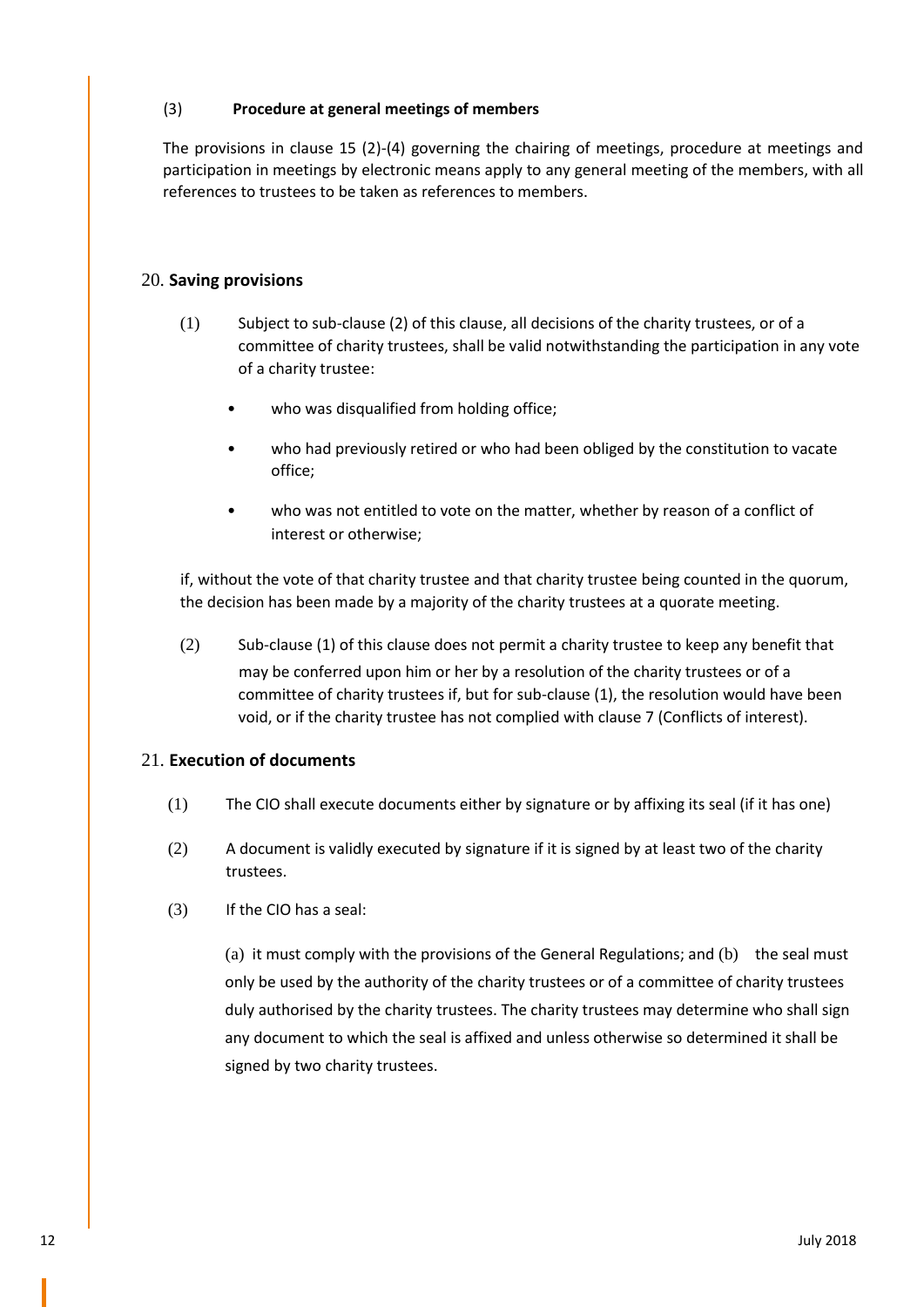#### 22. **Use of electronic communications**

#### **[(1) General]**

The CIO will comply with the requirements of the Communications Provisions in the General

Regulations and in particular:

- (a) the requirement to provide within 21 days to any member on request a hard copy of any document or information sent to the member otherwise than in hard copy form;
- (b) any requirements to provide information to the Commission in a particular form or manner.

# 23. **Keeping of Registers**

The CIO must comply with its obligations under the General Regulations in relation to the keeping of, and provision of access to, a (combined) register of its members and charity trustees.

#### 24. **Minutes**

The charity trustees must keep minutes of all:

- (1) appointments of officers made by the charity trustees;
- (2) proceedings at general meetings of the CIO;
- (3) meetings of the charity trustees and committees of charity trustees including:
	- the names of the trustees present at the meeting;
	- the decisions made at the meetings; and
	- where appropriate the reasons for the decisions;
- (4) decisions made by the charity trustees otherwise than in meetings.

#### 25. **Accounting records, accounts, annual reports and returns, register maintenance**

- (1) The charity trustees must comply with the requirements of the Charities Act 2011 with regard to the keeping of accounting records, to the preparation and scrutiny of statements of account, and to the preparation of annual reports and returns. The statements of account, reports and returns must be sent to the Charity Commission, regardless of the income of the CIO, within 10 months of the financial year end.
- (2) The charity trustees must comply with their obligation to inform the Commission within 28 days of any change in the particulars of the CIO entered on the Central Register of Charities.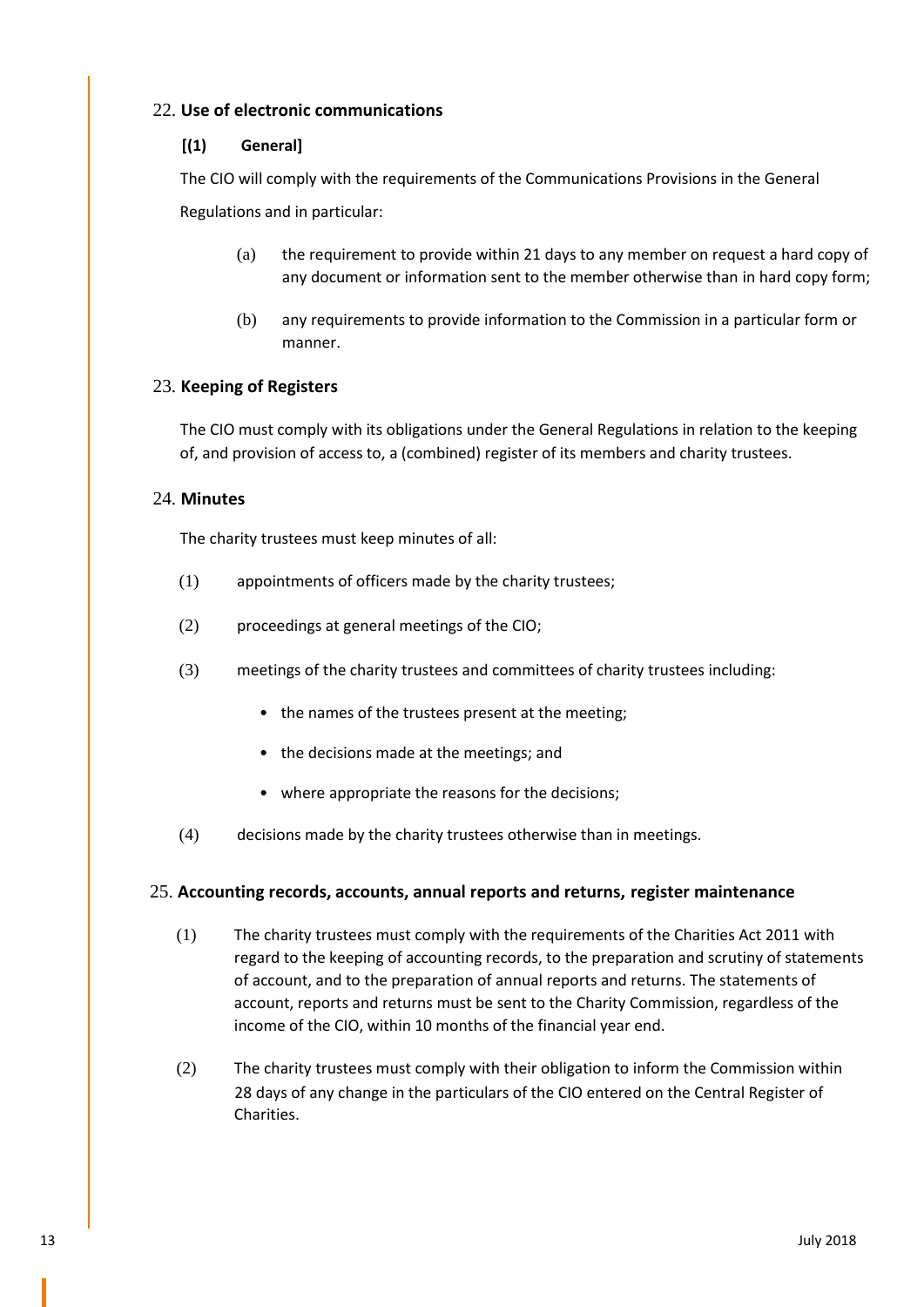# 26. **Rules**

The charity trustees may from time to time make such reasonable and proper rules or byelaws as they may deem necessary or expedient for the proper conduct and management of the CIO, but such rules or bye laws must not be inconsistent with any provision of this constitution. Copies of any such rules or bye laws currently in force must be made available to any member of the CIO on request.

# 27. **Disputes**

If a dispute arises between members of the CIO about the validity or propriety of anything done by the members under this constitution, and the dispute cannot be resolved by agreement, the parties to the dispute must first try in good faith to settle the dispute by mediation before resorting to litigation.

#### 28. **Amendment of constitution**

As provided by sections 224-227 of the Charities Act 2011:

- (1) This constitution can only be amended:
	- (a) by resolution agreed in writing by all members of the CIO; or
	- (b) by a resolution passed by a 75% majority of those voting at a general meeting of the members of the CIO called in accordance with clause 19 (General meetings of members).
- (2) Any alteration of clause 3 (Objects), clause [29] (Voluntary winding up or dissolution), this clause, or of any provision where the alteration would provide authorisation for any benefit to be obtained by charity trustees or members of the CIO or persons connected with them, requires the prior written consent of the Charity Commission.
- (3) No amendment that is inconsistent with the provisions of the Charities Act 2011 or the General Regulations shall be valid.
- (4) A copy of every resolution amending the constitution, together with a copy of the CIO's constitution as amended must be sent to the Commission by the end of the period of 15 days beginning with the date of passing of the resolution, and the amendment does not take effect until it has been recorded in the Register of Charities.

#### 29. **Voluntary winding up or dissolution**

- (1) As provided by the Dissolution Regulations, the CIO may be dissolved by resolution of its members. Any decision by the members to wind up or dissolve the CIO can only be made:
	- (a) at a general meeting of the members of the CIO called in accordance with clause 19 (General meetings of members), of which not less than 14 days' notice has been given to those eligible to attend and vote: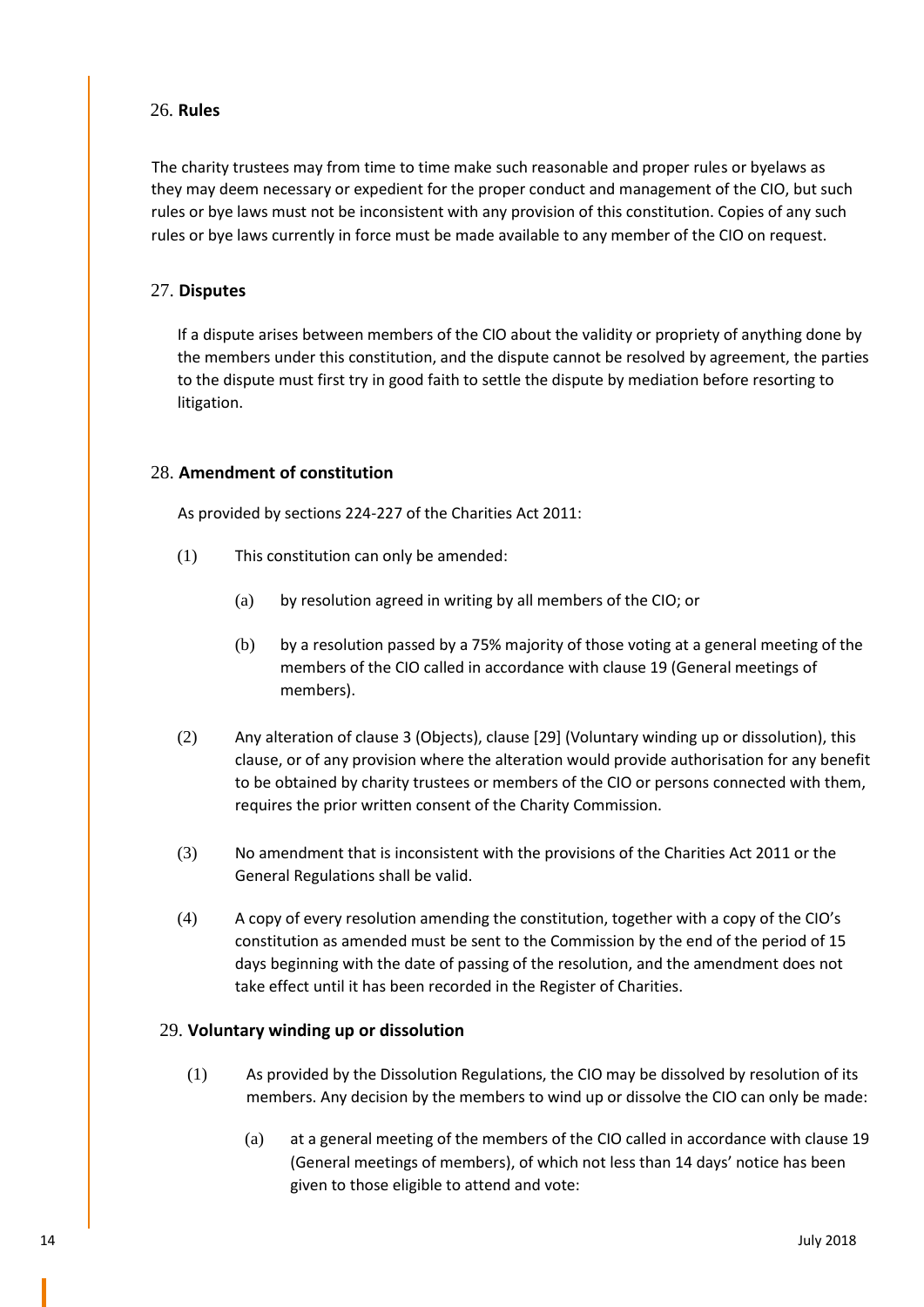- (i) by a resolution passed by a 75% majority of those voting, or
- (ii) by a resolution passed by decision taken without a vote and without any expression of dissent in response to the question put to the general meeting; or
- (b) by a resolution agreed in writing by all members of the CIO.
- (2) Subject to the payment of all the CIO's debts: (a) Any resolution for the winding up of the CIO, or for the dissolution of the CIO without winding up, may contain a provision directing how any remaining assets of the CIO shall be applied.
	- (b) If the resolution does not contain such a provision, the charity trustees must decide how any remaining assets of the CIO shall be applied.
	- (c) In either case the remaining assets must be applied for charitable purposes the same as or similar to those of the CIO.
- (3) The CIO must observe the requirements of the Dissolution Regulations in applying to the Commission for the CIO to be removed from the Register of Charities, and in particular:
	- (a) the charity trustees must send with their application to the Commission:
		- (i) a copy of the resolution passed by the members of the CIO;
		- (ii) a declaration by the charity trustees that any debts and other liabilities of the CIO have been settled or otherwise provided for in full; and a statement by the charity trustees setting out the way in which any property of the CIO has been or is to be applied prior to its dissolution in accordance with this constitution;
	- (b) the charity trustees must ensure that a copy of the application is sent within seven days to every member and employee of the CIO, and to any charity trustee of the CIO who was not privy to the application.
- (4) If the CIO is to be wound up or dissolved in any other circumstances, the provisions of the Dissolution Regulations must be followed.

#### 30. **Interpretation**

In this constitution:

"**connected person**" means: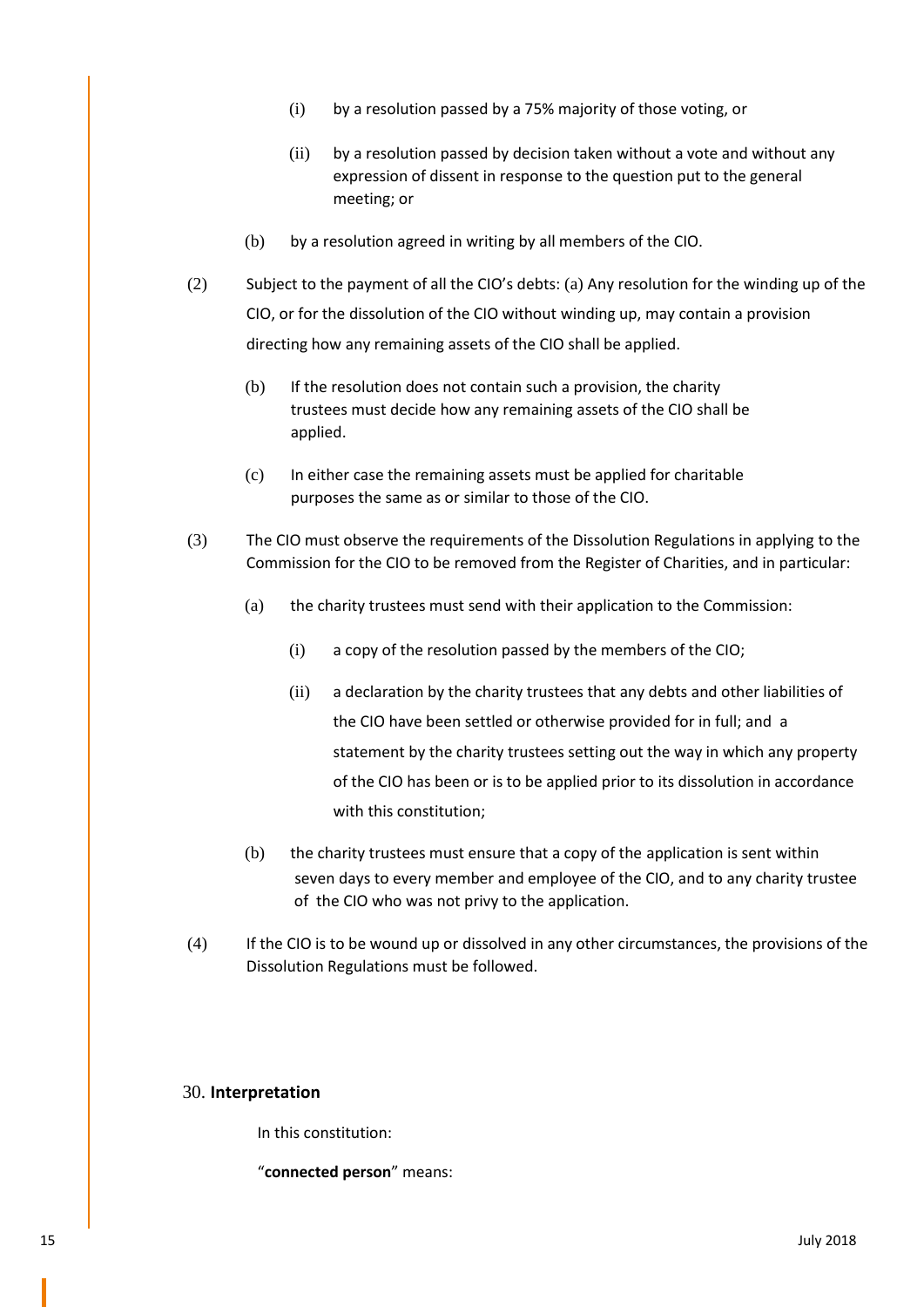- (a) a child, parent, grandchild, grandparent, brother or sister of the charity trustee;
- (b) the spouse or civil partner of the charity trustee or of any person falling within sub-clause (a) above;
- (c) a person carrying on business in partnership with the charity trustee or with any person falling within sub-clause (a) or (b) above;
- (d) an institution which is controlled
	- i by the charity trustee or any connected person falling within sub-clause (a), (b), or (c) above; or
	- ii by two or more persons falling within sub-clause (d)(i), when taken together
- (e) a body corporate in which
	- (i) the charity trustee or any connected person falling within subclauses (a) to (c) has a substantial interest; or
	- (ii) two or more persons falling within sub-clause who, when taken together, have a substantial interest.

Section 118 of the Charities Act 2011 apply for the purposes of interpreting the terms used in this constitution.

**"General Regulations"** means the Charitable Incorporated Organisations (General) Regulations 2012.

**"Dissolution Regulations"** means the Charitable Incorporated Organisations (Insolvency and Dissolution) Regulations 2012.

The **"Communications Provisions"** means the Communications Provisions in [Part 10, Chapter 4] of the General Regulations.

**"charity trustee"** means a charity trustee of the CIO.

A **"poll"** means a counted vote or ballot, usually (but not necessarily)i n writing.

# **Appendix**

The following provisions do not form part of the 'Foundation' model constitution but are available as options under clauses 19 (General meetings of members) and 22 (Use of electronic communications).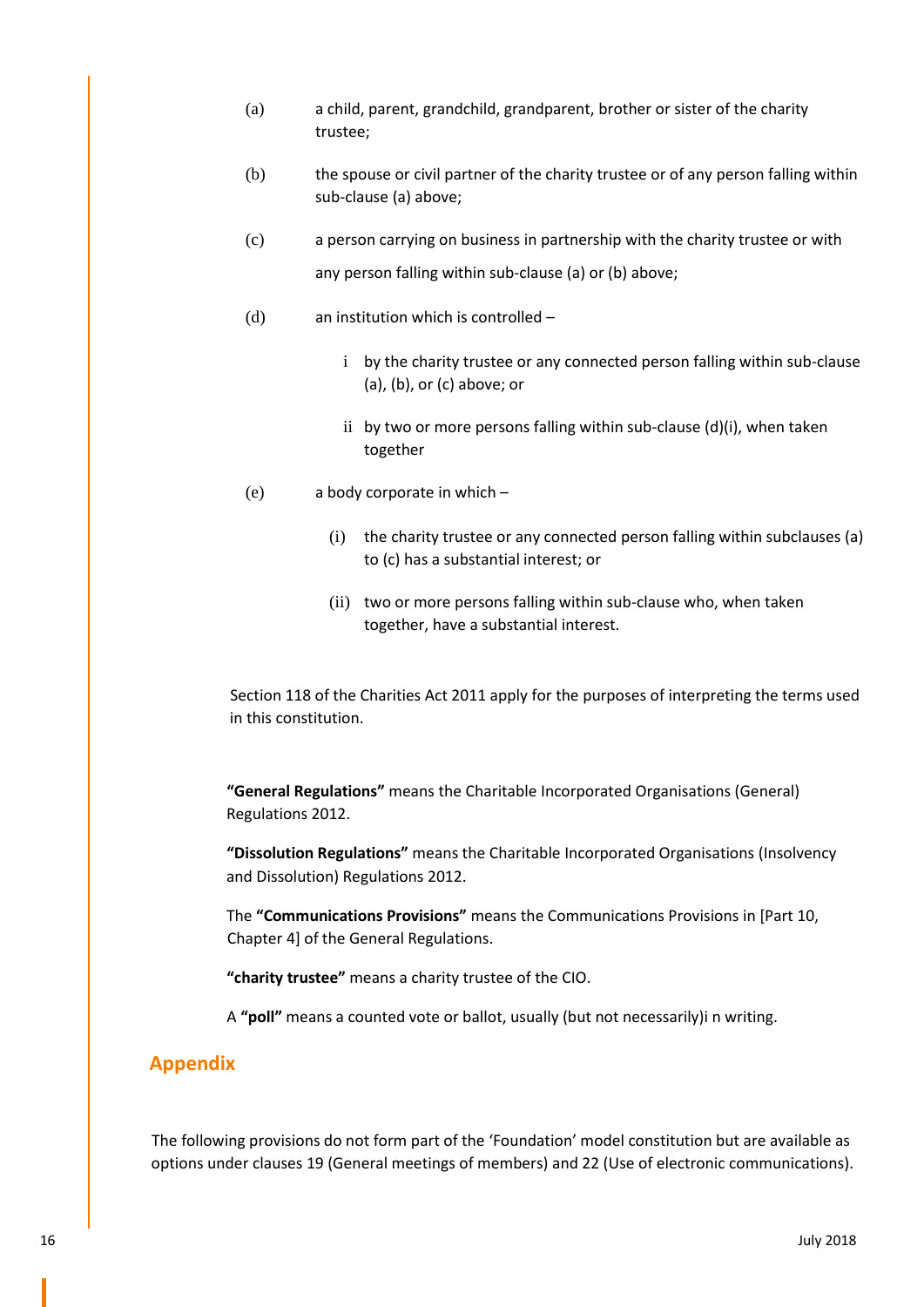For CIOs intending to include these powers in their constitutions, we recommend that you use the following wording. Notes on these clauses are included with the explanatory notes accompanying the clauses in the model.

#### **General meetings of members**

#### (4) **Proxy voting**

- (a) Any member of the CIO may appoint another person as a proxy to exercise all or any of that member's rights to attend, speak and vote at a general meeting of the CIO. Proxies must be appointed by a notice in writing (a "proxy notice") which:
	- (i) states the name and address of the member appointing the proxy;
	- (ii) identifies the person appointed to be that member's proxy and the general meeting in relation to which that person is appointed;
	- (iii) is signed by or on behalf of the member appointing the proxy, or is authenticated in such manner as the CIO may determine; and
	- (iv) is delivered to the CIO in accordance with the constitution and any instructions contained in the notice of the general meeting to which they relate.
- (b) The CIO may require proxy notices to be delivered in a particular form, and may specify different forms for different purposes.
- (c) Proxy notices may (but do not have to) specify how the proxy appointed under them is to vote (or that the proxy is to abstain from voting) on one or more resolutions.
- (d) Unless a proxy notice indicates otherwise, it must be treated as:
	- (i) allowing the person appointed under it as a proxy discretion as to how to vote on any ancillary or procedural resolutions put to the meeting; and
	- (ii) appointing that person as a proxy in relation to any adjournment of the general meeting to which it relates as well as the meeting itself.
- (e) A member who is entitled to attend, speak or vote (either on a show of hands or on a poll) at a general meeting remains so entitled in respect of that meeting or any adjournment of it, even though a valid proxy notice has been delivered to the CIO by or on behalf of that member.
- (f) An appointment under a proxy notice may be revoked by delivering to the CIO a notice in writing given by or on behalf of the member by whom or on whose behalf the proxy notice was given.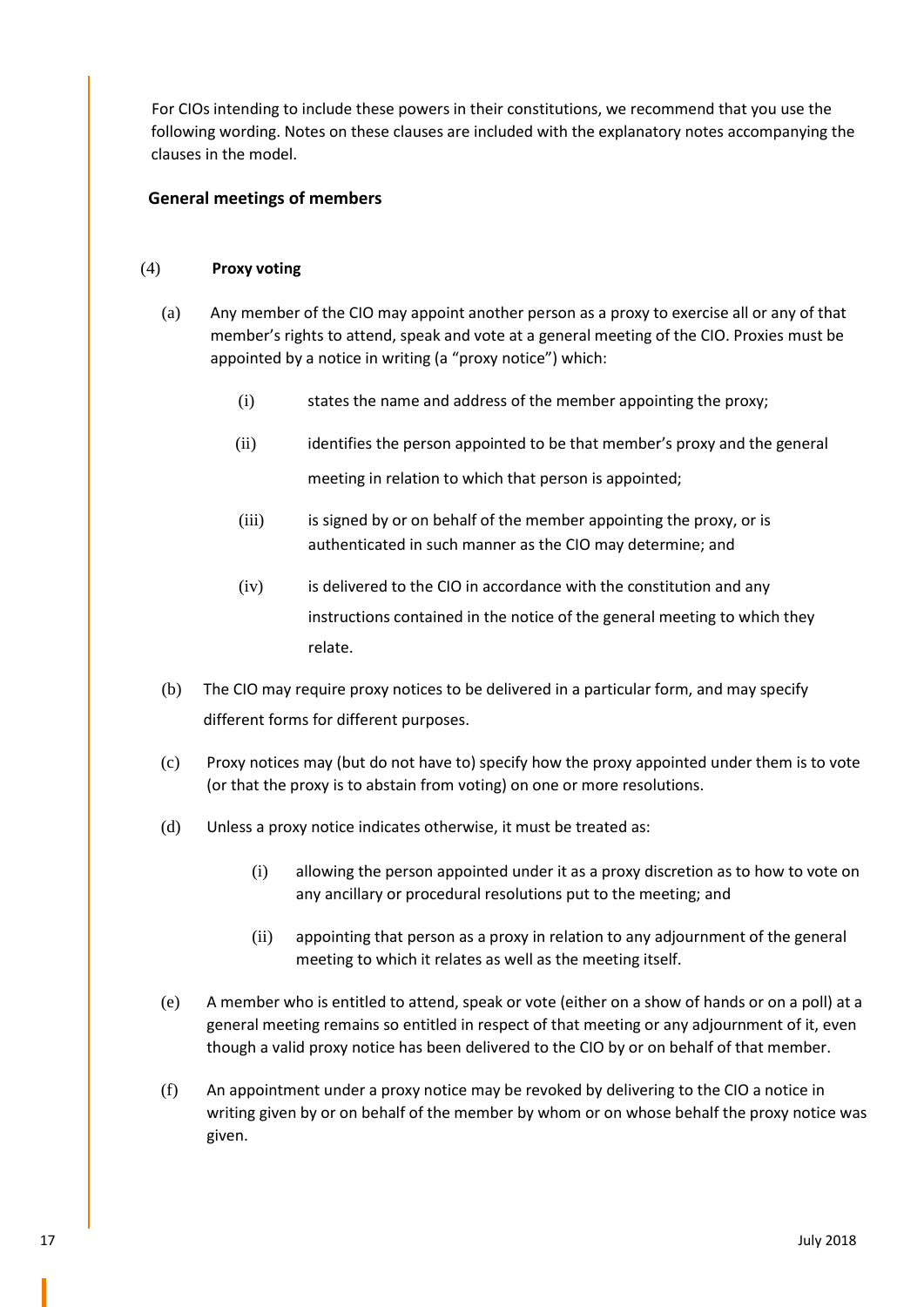- $(g)$  A notice revoking a proxy appointment only takes effect if it is delivered before the start of the meeting or adjourned meeting to which it relates.
- (h) If a proxy notice is not signed or authenticated by the member appointing the proxy, it must be accompanied by written evidence that the person who signed or authenticated it on that member's behalf had authority to do so.

#### (5) **Postal Voting**

- (a) The CIO may, if the charity trustees so decide, allow the members to vote by post or electronic mail ("email") to elect charity trustees or to make a decision on any matter that is being decided at a general meeting of the members.
- (b) The charity trustees must appoint at least two persons independent of the CIO to serve as scrutineers to supervise the conduct of the postal/email ballot and the counting of votes.
- (c) If postal and/or email voting is to be allowed on a matter, the CIO must send to members of the CIO not less than [21] days before the deadline for receipt of votes cast in this way:
- (i) a notice by email, if the member has agreed to receive notices in this way under clause [21] (Use of electronic communication, including an explanation of the purpose of the vote and the voting procedure to be followed by the member, and a voting form capable of being returned by email or post to the CIO, containing details of the resolution being put to a vote, or of the candidates for election, as applicable;
- (ii) a notice by post to all other members, including a written explanation of the purpose of the postal vote and the voting procedure to be followed by the member; and a postal voting form containing details of the resolution being put to a vote, or of the candidates for election, as applicable.
- (d) The voting procedure must require all forms returned by post to be in an envelope with the member's name and signature, and nothing else, on the outside, inside another envelope addressed to 'The Scrutineers for [name of CIO]', at the CIO's principal office or such other postal address as is specified in the voting procedure.
- (e) The voting procedure for votes cast by email must require the member's name to be at the top of the email, and the email must be authenticated in the manner specified in the voting procedure.
- (f) Email votes must be returned to an email address used only for this purpose and must be accessed only by a scrutineer.
- $(g)$  The voting procedure must specify the closing date and time for receipt of votes, and must state that any votes received after the closing date or not complying with the voting procedure will be invalid and not be counted.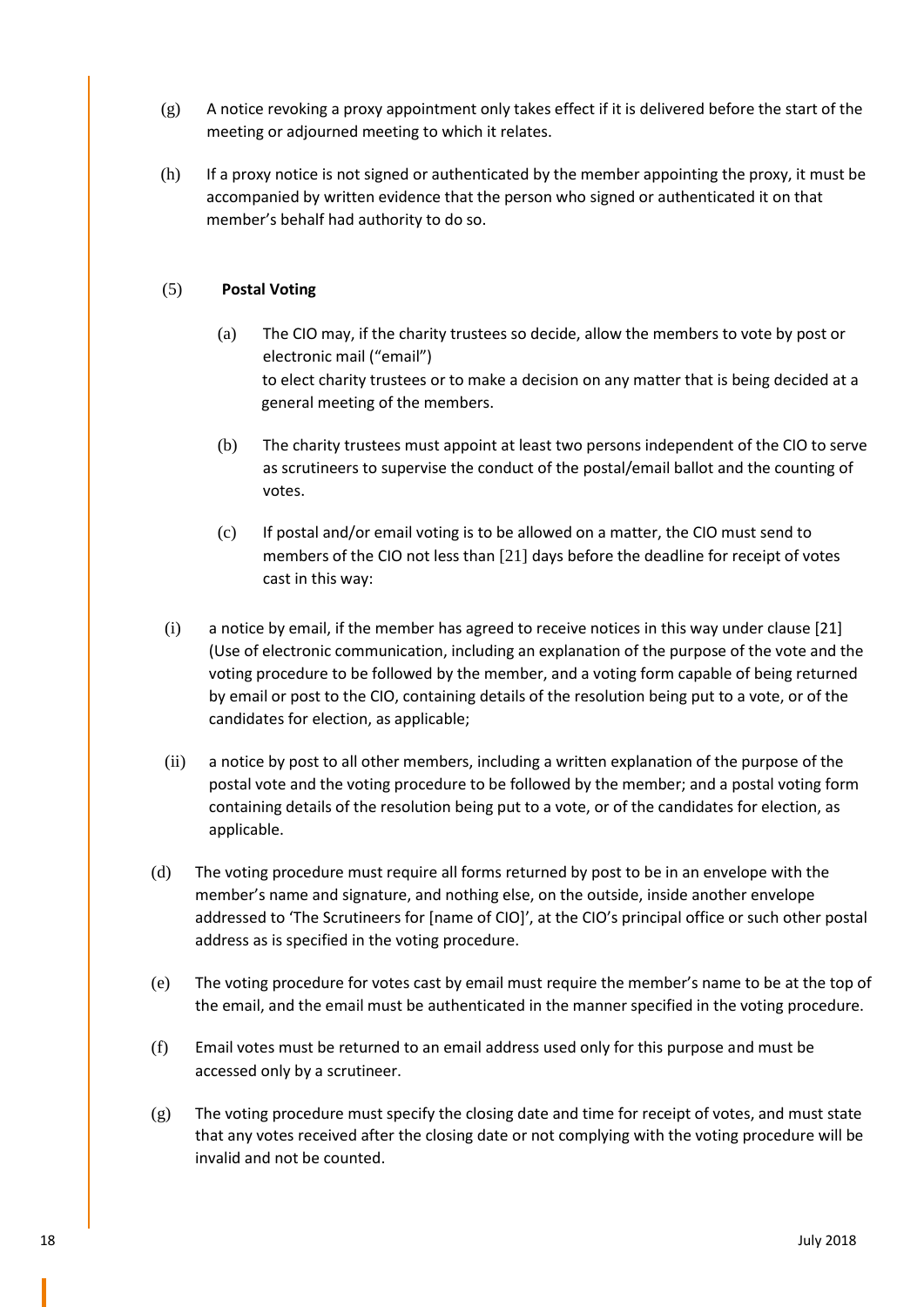- (h) The scrutineers must make a list of names of members casting valid votes, and a separate list of members casting votes which were invalid. These lists must be provided to a charity trustee or other person overseeing admission to, and voting at, the general meeting. A member who has cast a valid postal or email vote must not vote at the meeting, and must not be counted in the quorum for any part of the meeting on which he, she or it has already cast a valid vote. A member who has cast an invalid vote by post or email is allowed to vote at the meeting and counts towards the quorum.
- (i) For postal votes, the scrutineers must retain the internal envelopes (with the member's name and signature).

For email votes, the scrutineers must cut off and retain any part of the email that includes the member's name. In each case, a scrutineer must record on this evidence of the member's name that the vote has been counted, or if the vote has been declared invalid, the reason for such declaration.

- (j) Votes cast by post or email must be counted by all the scrutineers before the meeting at which the vote is to be taken. The scrutineers must provide to the person chairing the meeting written confirmation of the number of valid votes received by post and email and the number of votes received which were invalid.
- (k) The scrutineers must not disclose the result of the postal/email ballot until after votes taken by hand or by poll at the meeting, or by poll after the meeting, have been counted. Only at this point shall the scrutineers declare the result of the valid votes received, and these votes shall be included in the declaration of the result of the vote.
- (l) Following the final declaration of the result of the vote, the scrutineers must provide to a charity trustee or other authorised person bundles containing the evidence of members submitting valid postal votes; evidence of members submitting valid email votes; evidence of invalid votes; the valid votes; and the invalid votes. (m) Any dispute about the conduct of a postal or email ballot must be referred initially to a panel set up by the charity trustees, to consist of two trustees and two persons independent of the CIO. If the dispute cannot be satisfactorily resolved by the panel, it must be referred to the Electoral Reform Services.

#### **Use of electronic communications**

#### **(2) To the CIO**

Any member or charity trustee of the CIO may communicate electronically with the CIO to an address specified by the CIO for the purpose, so long as the communication is authenticated in a manner which is satisfactory to the CIO.

#### (3) **By the CIO**

(a) Any member or charity trustee of the CIO, by providing the CIO with his or her email address or similar, is taken to have agreed to receive communications from the CIO in